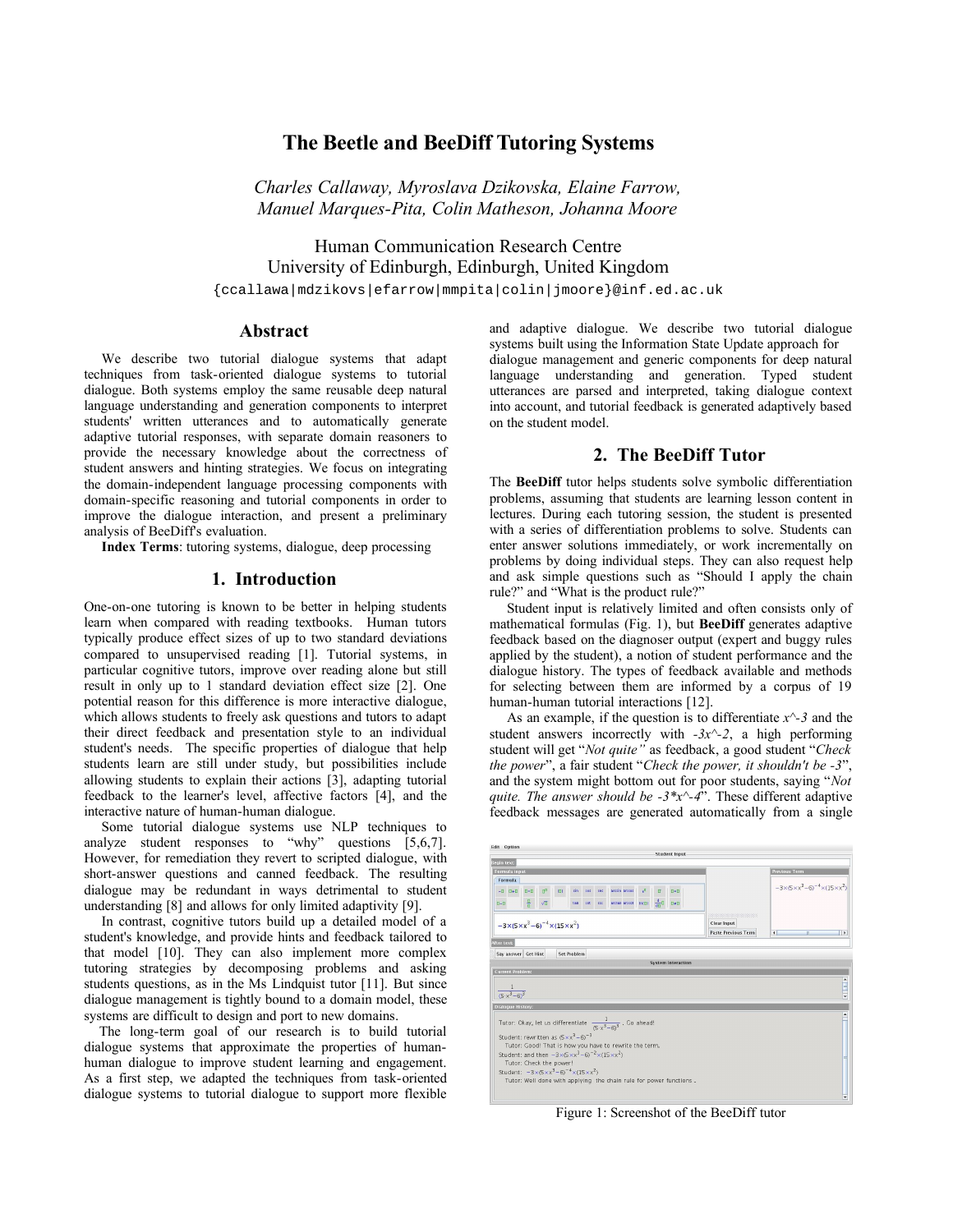diagnosis data structure (Section 5). In addition, the feedback can be adjusted based on the student confidence (Section 4.1).

# **3. The Beetle Tutor**

The **Beetle** tutor is designed to teach students basic electricity and electronics concepts. It is built around a pre-planned course where the students alternate reading with exercises involving answering "*Why*" questions and interacting with a circuit simulator. Unlike **BeeDiff**, here students are primarily focused on learning concepts such as voltage and current and interpreting circuit behavior, rather than repeated problem solving (Fig. 2). System development was informed by a corpus of 36 dialogues collected with 3 different tutors, each covering a student and tutor completing a series of 3 lessons. Initial system design was based on post-lesson discussion with tutors, but we are currently analyzing the data to determine those dialogue features that correlate with learning gain in order to improve the system.

Since this is a conceptual domain, for most exercises there is no structured sequence of steps that the students should follow. The only requirement is to name a correct set of objects and relationships in their response. We model the process of building an answer to an exercise as co-constructing a solution, where the student and tutor may each contribute parts. For instance, consider the identification-oriented question "*For each circuit, which components are in a closed path*?" The solution can be built gradually, with the student naming different components, and the system providing feedback until the list is complete.

We also apply this generic process of gradually building up a solution to giving explanations. For example, for the question "*What is required for a light bulb to light?*" the student may reply "*The bulb must be in a closed path*", which is correct but incomplete. The system might then ask "*Correct, but is that everything?*" to prompt the student to also mention the battery.

We are currently developing a diagnoser and tutorial module to provide flexible and adaptive remediation strategies for cases when students make mistakes, discussed in Section 5.

# **4. Architecture**

Both systems are built using a generic architecture with the **TRINDIKIT** dialogue manager [13]. The dialogue manager is invokes the appropriate interpretation and generation components, maintains the dialogue state, and implements turn taking and other generic dialogue behaviors. Parsing, reference resolution and surface generation are implemented using generic components shared between both **Beetle** and **BeeDiff**.



Figure 2: Screenshot of the Beetle Tutor

### **4.1. Interpretation**

Our interpretation module uses a 2-layer architecture for interpretation supported by the TRIPS dialogue parser [14]. Utterance meaning is represented using a domain-independent semantic ontology and syntax, which is connected to the domain-specific knowledge representation by mapping between the domain-independent and domain-specific ontologies.

The domain-independent linguistic features output by the parser are used to help reference resolution, detect hedged answers by using the features described in [15], and to detect indirect speech acts. For example, utterances that are statements on the surface, such as "I need help", are reinterpreted as requests for help based on the linguistic features. The utterance content is then mapped to a domain-specific representation.

In the **BeeDiff** domain, the domain-specific content is used to query the domain reasoner about the rule applications. In **Beetle**, the domain content is used to query the knowledge base and to check student answers.

Consider the student answer to the following problem in the **Beetle** domain:

*Problem*: For each circuit, which components are in a closed path?

*Student*: Are the bulbs in 1 and 3 in closed paths?

First, the system resolves "*the bulbs in 1 and 3*" to corresponding object IDs in the knowledge base, for example, LB-13-1-1 and LB-13-3-1, and query the database to determine if these bulbs are indeed in closed path. Next, a set of relationships is extracted from the sentence, in this case (path ?p) (is-closed ?p t) (bulb LB-13-1-1) (in LB-13-1-1 ?p) This interpretation is passed to the dialogue manager, which attempts to determine if the statement is a possible answer to the question. It computes an intersection between the concepts mentioned in the question (components, closed paths) and the concepts mentioned in the answer. Since there is a good match, the dialogue manager can interpret the statement as an answer, verify its correctness and remediate appropriately. In contrast, if the student said "*Is the bulb in 1 connected to the battery*" in this context, this statement would be interpreted as a question and answered by querying the domain knowledge base.

#### **4.2. Dialogue Management**

The context maintenance and dialogue strategies for dealing with questions and answers, clarifications and uninterpretable input are not dependent on the domain. They are separated from the tutorial and domain reasoning, allowing us to share portions of dialogue management between the systems. Section 5 discusses the domain-specific diagnosis and tutorial reasoning, and their interaction with dialogue management.

The dialogue manager (DM) uses the dialogue context to interpret student dialogue acts. In particular, hedged answers phrased as check questions described above are common in both of our domains. They are intepreted by a generic 3-step process: the DM calls an interpretation module to get the sentence mood and a domain-specific representation of an utterance; the DM uses a domain-specific module to decide if the semantic content of an utterance is relevant to the current question; finally, the DM either selects a dialogue strategy to address the student turn as an answer to the problem, or treats it as a student question.

The DM also maintains the dialogue and diagnosis histories, recording all utterances made by the system and the student, and all student mistakes. These are used to produce more coherent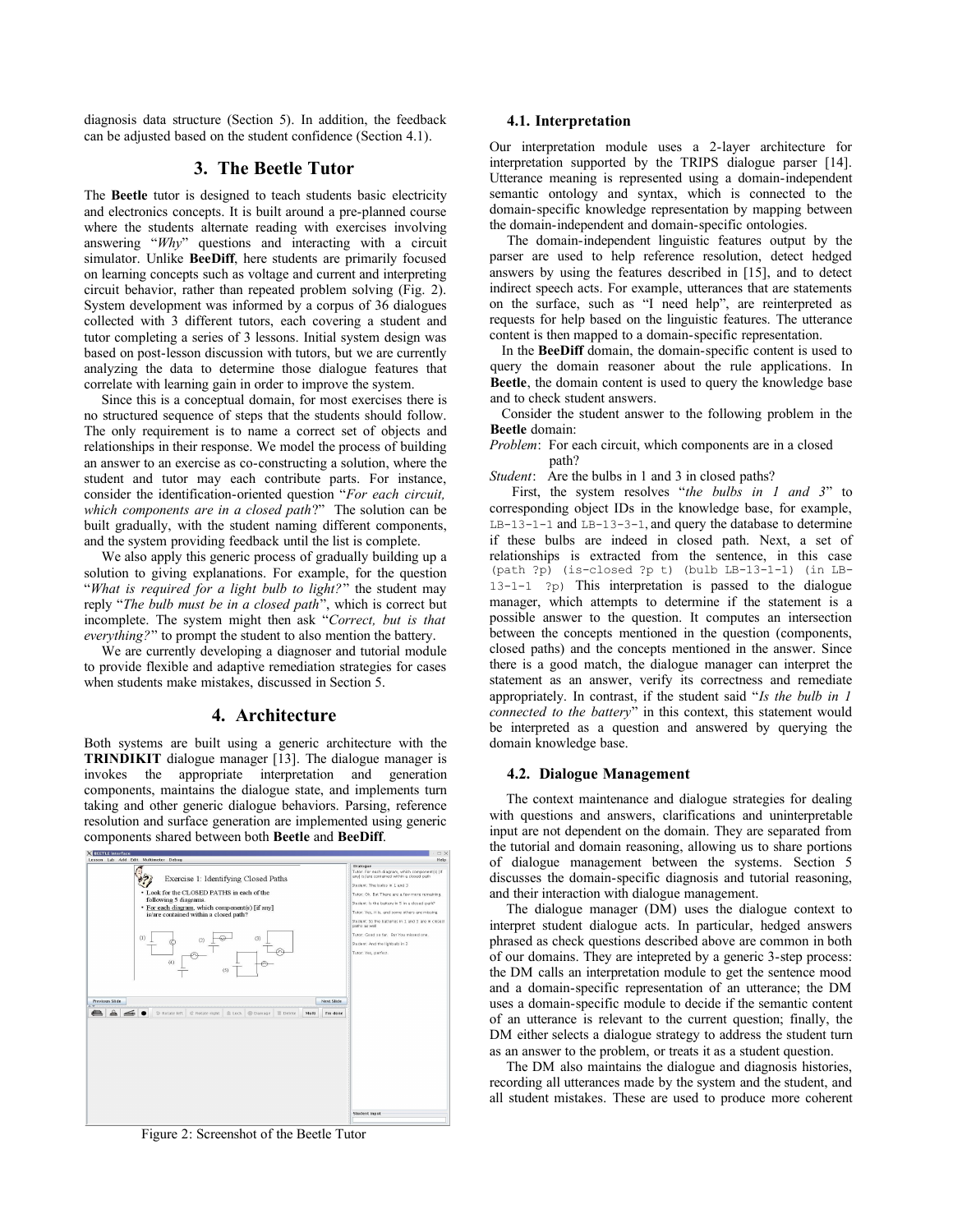dialogue with appropriate discourse cues. For example, when a student repeats the same mistake in the **BeeDiff** domain, the feedback may be "*You've correctly differentiated the inner layer, but you're still missing the minus sign.*" The two clauses are joined by a contrast relationship, and the second indicates that an error was repeated by using the adverbial "*still*".

#### **4.3. Generation**

Our current implementation uses a custom utterance generation component and the **StoryBook** [16] deep text generator modified to work in a dialogue context. StoryBook automatically handles low-level linguistic details such as inserting pronouns, modals, modifiers, and aggregating small dialogue acts with discourse markers into fluent tutor turns. While StoryBook itself is domain-independent, a domain-aware component is needed to convert tutorial plans produced by the dialogue manager (representing sets of dialogue acts) into the speech-act-based input expected by StoryBook. The Diag-NLP system [18] has also attempted to integrate deep generation in a tutoring system, but it does not engage the student in dialogue.

Deep linguistic representations are necessary for longer and more sophisticated tutorial utterances because they are typically composed of a series of smaller dialogue acts which must be linked together with discourse markers like "because", "then" and "where" or via other syntactic constructions like relative clauses. If dialogue acts are represented shallowly (e.g., as text strings), it becomes prohibitively expensive to encode all combinatorially possible sequences of dialogue acts. In the **BeeDiff** domain, the generation component can realize the following set of three dialogue acts as a single fluent sentence:

((context {confidence} {performance} {difficulty}) (id1 (join id2 id3 id4))

- (id2 (accept incorrect none))
- (id3 (reassert location power incorrect))
- (id4 (assert location power bad\_value "-2")))

"Not really, you've still got the power wrong, it shouldn't be -2"

We use standard relations from Rhetorical Structure Theory (e.g., *elaboration*, *sequence* or *consequence*) to connect dialogue acts in a meaningful way. Our dialogue acts are represented with flat semantics and include explicit contextual information that allows us to vary realization appropriately.

# **5. Diagnosis and Tutorial Reasoning**

Diagnosis of student input in both domains needs to provide a detailed analysis of the output which could be used as a basis for adaptive generation. However, the specific implementation is different depending on the domain.

In the **BeeDiff** domain, each diagnosis consists of the following parts: a rule code, a rule type (expert or buggy), rule name, wrong part of the answer, how it would be if corrected, the rule input, and the rule output. For example, if the problem is  $x^{-3}$  and the student enters  $-3*x^{-2}$ , the diagnoser will return:

[bg-pl111, type(buggy), rule(power\_rule),

 $\text{expr}(x^(-3))$ , student\_answer(-3\* $\overline{x}^(-2)$ ),

wrong part(exponent,-2), corrected part(exponent, -4)]

This data structure can then be used to generate feedback at a different levels of specificity by selecting individual structural elements to present to the student (we also tailor hint specificity with factors such as confidence and performance). We currently implement a simple strategy with 4 levels of specificity: contentless (e.g., "Almost"), general error location (only the label of the wrong part is used to describe the problem), specific error location (both the label and the expression for the wrong part is used to describe a problem) and bottom-out (the whole answer is given to the student) [17]. Many other strategies are possible, for example partial bottom outs, where the system gives the student the correct value for the part, but not the whole answer. These can be easily changed in the tutorial module to experiment with different options for adapting feedback. Because the tutorial module takes generic data structures as input, a large system is easier to adjust than prior methods that pre-author specific messages attached to individual rules.

The current remediation strategy in the **BeeDiff** domain is to focus on the specific problems in the student's answer identified with buggy rules, namely to point out the location of the mistake at different levels of specificity, which is the strategy most frequently used by human tutors [17]. In **Beetle**, even though common student mistakes and misconceptions occur, our data collection and discussions with tutors indicate that the tutors don't specifically address misconceptions in their remediations unless the misconception is stated explicitly in words. In addition, unlike the **BeeDiff** domain, **Beetle** does not have a problem-solving model with a specified number and order of steps for each problem.

Therefore, in the **Beetle** domain we represent student answers as lists of objects and relationships expressed in a logical form language. Unless the student input matches a specific misconception, the diagnoser tries to classify each object and relationship that the student mentioned in one of the 5 classes: correct parts - objects and relationships present in the standard answer; direct errors - objects and relationships directly contradicting the standard answer (*e.g.*, the student says the terminals are separated when they are connected); irrelevant parts - objects and relationships not present in the standard answer, perhaps because an irrelevant (and therefore incorrect) reason was given in the explanation, or because the student was too verbose; and missing parts – those present in the standard answer but not present in the student's answer.

We are currently developing a tutorial component that can use this above encoding to address reasoning errors and incomplete answers without the need to tie remediations to specific buggy rules. The system will first attempt to address direct errors, then missing parts. If there are no correct parts or direct errors, the system will assume the student selected an irrelevant reason and address the irrelevant parts of the answer if possible. If the answer is fully correct, and the irrelevant relationships are correct (the student was too verbose), the tutor will not address these, but may apply a "reiterate key point" reinforcement strategy by restating the answer in a briefer form.

We implemented a generic dialogue strategy that allows the system to gradually accumulate a student answer over multiple turns if the original answer was incomplete, by maintaining and updating a cumulative answer state. We still need to address the issue of how to remediate those student answers that directly contradict the tutor's statements. One common strategy we observed in the Beetle domain is breaking the problem into smaller steps, somewhat similar to what is done in the Ms Lindquist tutor. We are planning to develop parametrization of problems that would allow for such a strategy in this domain, since our architecture can provide dialogue support for more flexible and adaptive dialogue.

### **6. Evaluation**

We have just completed an evaluation of learning gain on the **BeeDiff** tutoring system against a similar non-dialogue, finitestate system without adaptive feedback in the same domain (the